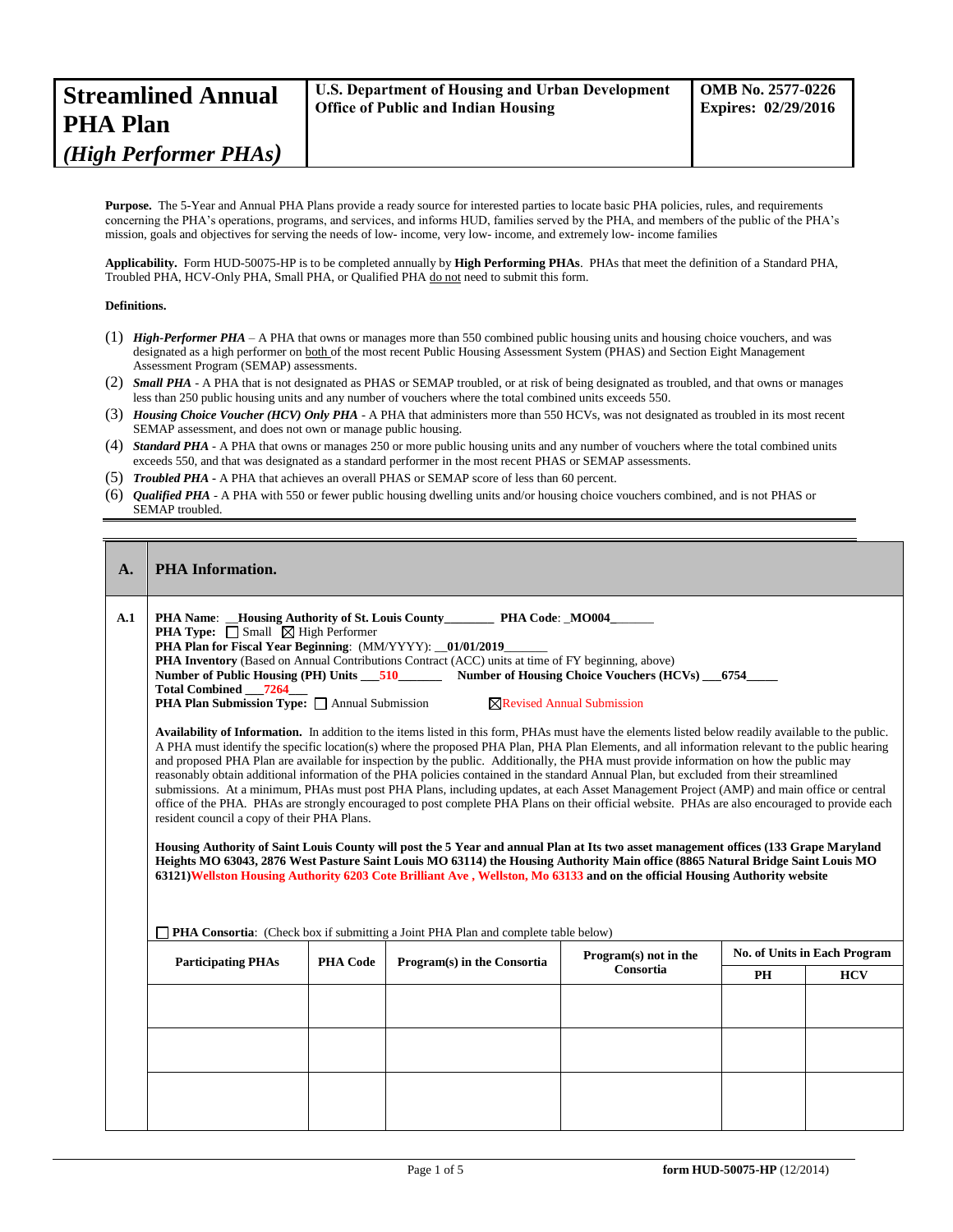| В.  | <b>Annual Plan Elements</b>                                                                                                                                                                                                                                                                                                                                                                                                                                                                                                                                                                                                                                                                                                                                                                                                                                                                                                                                                                                                                                                                                                                                                                                                                                                                                                                                                                                                                                                                                                                                                                                                                                                                                                                                                                                                                                                                                                                                                                                                                                                                                                                                                                                                                                                                                                                                                                                                                                                                                                                                                                                                                                                                                                                                                                                                                                                                                                                                                                                                                                                                                                                                                                                                                                                                                                             |
|-----|-----------------------------------------------------------------------------------------------------------------------------------------------------------------------------------------------------------------------------------------------------------------------------------------------------------------------------------------------------------------------------------------------------------------------------------------------------------------------------------------------------------------------------------------------------------------------------------------------------------------------------------------------------------------------------------------------------------------------------------------------------------------------------------------------------------------------------------------------------------------------------------------------------------------------------------------------------------------------------------------------------------------------------------------------------------------------------------------------------------------------------------------------------------------------------------------------------------------------------------------------------------------------------------------------------------------------------------------------------------------------------------------------------------------------------------------------------------------------------------------------------------------------------------------------------------------------------------------------------------------------------------------------------------------------------------------------------------------------------------------------------------------------------------------------------------------------------------------------------------------------------------------------------------------------------------------------------------------------------------------------------------------------------------------------------------------------------------------------------------------------------------------------------------------------------------------------------------------------------------------------------------------------------------------------------------------------------------------------------------------------------------------------------------------------------------------------------------------------------------------------------------------------------------------------------------------------------------------------------------------------------------------------------------------------------------------------------------------------------------------------------------------------------------------------------------------------------------------------------------------------------------------------------------------------------------------------------------------------------------------------------------------------------------------------------------------------------------------------------------------------------------------------------------------------------------------------------------------------------------------------------------------------------------------------------------------------------------------|
| B.1 | <b>Revision of PHA Plan Elements.</b>                                                                                                                                                                                                                                                                                                                                                                                                                                                                                                                                                                                                                                                                                                                                                                                                                                                                                                                                                                                                                                                                                                                                                                                                                                                                                                                                                                                                                                                                                                                                                                                                                                                                                                                                                                                                                                                                                                                                                                                                                                                                                                                                                                                                                                                                                                                                                                                                                                                                                                                                                                                                                                                                                                                                                                                                                                                                                                                                                                                                                                                                                                                                                                                                                                                                                                   |
|     | (a) Have the following PHA Plan elements been revised by the PHA since its last <b>Annual PHA Plan</b> submission?                                                                                                                                                                                                                                                                                                                                                                                                                                                                                                                                                                                                                                                                                                                                                                                                                                                                                                                                                                                                                                                                                                                                                                                                                                                                                                                                                                                                                                                                                                                                                                                                                                                                                                                                                                                                                                                                                                                                                                                                                                                                                                                                                                                                                                                                                                                                                                                                                                                                                                                                                                                                                                                                                                                                                                                                                                                                                                                                                                                                                                                                                                                                                                                                                      |
|     | Y N<br>П<br>⊠<br>Statement of Housing Needs and Strategy for Addressing Housing Needs.<br>$\boxtimes$ Deconcentration and Other Policies that Govern Eligibility, Selection, and Admissions.<br>$\boxtimes$ Financial Resources.<br>$\boxtimes$ Rent Determination.<br>$\boxtimes$ Homeownership Programs.<br>$\boxtimes$ Safety and Crime Prevention.<br>$\boxtimes$ Pet Policy.<br>$\Box$<br>$\boxtimes$ Substantial Deviation.<br>ப<br>⊠<br>Significant Amendment/Modification<br>П                                                                                                                                                                                                                                                                                                                                                                                                                                                                                                                                                                                                                                                                                                                                                                                                                                                                                                                                                                                                                                                                                                                                                                                                                                                                                                                                                                                                                                                                                                                                                                                                                                                                                                                                                                                                                                                                                                                                                                                                                                                                                                                                                                                                                                                                                                                                                                                                                                                                                                                                                                                                                                                                                                                                                                                                                                                  |
|     | (b) The PHA must submit its Deconcentration Policy for Field Office Review.                                                                                                                                                                                                                                                                                                                                                                                                                                                                                                                                                                                                                                                                                                                                                                                                                                                                                                                                                                                                                                                                                                                                                                                                                                                                                                                                                                                                                                                                                                                                                                                                                                                                                                                                                                                                                                                                                                                                                                                                                                                                                                                                                                                                                                                                                                                                                                                                                                                                                                                                                                                                                                                                                                                                                                                                                                                                                                                                                                                                                                                                                                                                                                                                                                                             |
|     | DECONCENTRATION POLICY                                                                                                                                                                                                                                                                                                                                                                                                                                                                                                                                                                                                                                                                                                                                                                                                                                                                                                                                                                                                                                                                                                                                                                                                                                                                                                                                                                                                                                                                                                                                                                                                                                                                                                                                                                                                                                                                                                                                                                                                                                                                                                                                                                                                                                                                                                                                                                                                                                                                                                                                                                                                                                                                                                                                                                                                                                                                                                                                                                                                                                                                                                                                                                                                                                                                                                                  |
|     | The Housing Authority of St. Louis County (HASLC) will use greater flexibility in attracting households with broader ranges of incomes. We will<br>continue to reassess our ceiling rental amounts in the Public Housing developments to enable us to attract higher income families, as well as offer<br>this incentive to residents presently residing in the developments. Disregards of earned income will also be continued for those residents who meet<br>the necessary requirements. Other avenues to attract higher income families being considered are changes in waiting list admission preferences,<br>more aggressive marketing of developments, and ongoing evaluation of Public Housing inventory for capital improvements.<br>HASLC presently maintains four (3) site-based Public Housing waiting lists in addition to the HASLC Public Housing waiting list. The site-based<br>waiting lists are comprised of housing authorities owned by three (3) municipalities, Hillsdale, Pagedale, and Olivette. These municipalities have<br>contracted with HASLC to manage their housing authorities.<br>The Public Housing waiting list is maintained on a daily basis. New registrations are added in a timely manner. All approved changes to the initial<br>application are entered into a computerized waiting list upon receipt from the applicant. Applicants are assigned an appropriate place on the<br>waiting list according to date and time application received during the open waiting list period. The only exceptions to this rule are applicants who<br>indicate the appropriate waiting list preferences. The task of removing applicants from the waiting list is performed on a daily basis. These<br>removals include but are not limited to the applicant's request, not meeting eligibility selection criteria, applicant's failure to respond in a<br>reasonable time period, and correspondence cannot be delivered by the U.S. Postal Service or contact made with applicant. Removal from the<br>waiting list also takes place when the family is leased in the Public Housing Program. Applicants removed from the waiting list are notified by mail<br>& Email at the last known address.<br>The Housing Authority of St. Louis County will only admit applicants that meet certain qualifications as designated by the Department of Housing<br>and Urban Development (HUD) regulations and the Public Housing Admissions and Continued Occupancy Policies (ACOP). Established<br>eligibility guidelines include but are not limited to Family Composition, Income, Social Security Numbers, and Waiting List Preferences.<br>Once an applicant has been processed and approved, the applicant is notified by Email of the approval. Applicants are matched to a unit when such<br>unit becomes available. The applicant is notified by Email, mail and telephone contact according to date of the actual approval, site designation<br>and bedroom size. The site management staff are the point of contact and are responsible for leasing the unit. The applicant may be considered for<br>another unit if the unit or location is not acceptable. Rejection of a unit or location the second time will result in the removal of the application from<br>the Public Housing waiting list |
|     | <b>Mobility Overview</b><br>The Mobility Counseling Program is a pilot program established between the St. Louis Housing Authority and the Housing Authority of St. Louis<br>County (PHAs) to provide Housing Choice Voucher (HCV) holders with additional support to make moves into high opportunity areas (HOAs).<br>The program is administered by ASCEND STL, LLC in partnership with both housing authorities. The program provides two primary services: (1)<br>Counseling services to families interested in moving to high opportunity neighborhoods, including one-on-one family move planning, and<br>workshops to help families prepare for their move; and (2) Outreach and organizing of owners in high opportunity areas to break down stigmas<br>against the program, offer additional support to owners, and assist in the development of relationships between owners in OAs and<br>clients. Additionally, the program may provide a security deposit or relocation assistance for families who move into high opportunity areas if<br>funding is available.                                                                                                                                                                                                                                                                                                                                                                                                                                                                                                                                                                                                                                                                                                                                                                                                                                                                                                                                                                                                                                                                                                                                                                                                                                                                                                                                                                                                                                                                                                                                                                                                                                                                                                                                                                                                                                                                                                                                                                                                                                                                                                                                                                                                                                                          |
|     | (c) If the PHA answered yes for any element, describe the revisions for each element below:<br>The Housing Authority of St. Louis County has acquired the Wellston Housing Authority (MO138) which encompasses 201 units, 54 single family<br>units $\&$ 147 Apt/Duplex $\&$ Row Houses.                                                                                                                                                                                                                                                                                                                                                                                                                                                                                                                                                                                                                                                                                                                                                                                                                                                                                                                                                                                                                                                                                                                                                                                                                                                                                                                                                                                                                                                                                                                                                                                                                                                                                                                                                                                                                                                                                                                                                                                                                                                                                                                                                                                                                                                                                                                                                                                                                                                                                                                                                                                                                                                                                                                                                                                                                                                                                                                                                                                                                                                |
|     | ADMISSIONS AND CONTINUED OCCUPANY POLICIES REVISION (LIPH)<br>The Public Housing Department will be revising its Admissions and Continued Occupancy Policies (ACOP) implementing newly published HUD<br>administrative regulations for Public Housing. The adoption of these changes will include both mandatory and discretionary provisions                                                                                                                                                                                                                                                                                                                                                                                                                                                                                                                                                                                                                                                                                                                                                                                                                                                                                                                                                                                                                                                                                                                                                                                                                                                                                                                                                                                                                                                                                                                                                                                                                                                                                                                                                                                                                                                                                                                                                                                                                                                                                                                                                                                                                                                                                                                                                                                                                                                                                                                                                                                                                                                                                                                                                                                                                                                                                                                                                                                           |